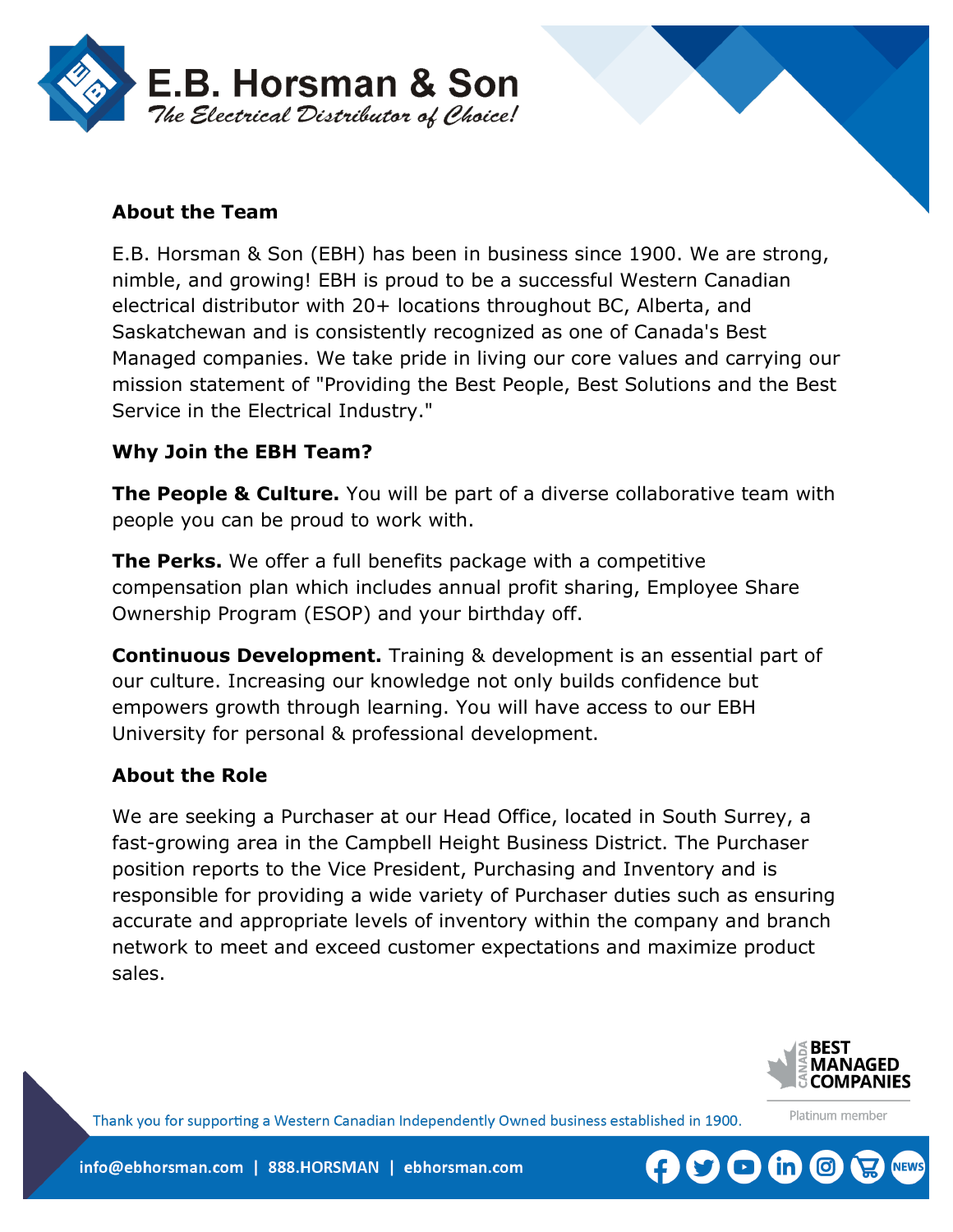



# **Work Location:** 19295 25th Ave, Surrey B.C

## **Key Accountabilities:**

**Purchasing and Inventory Management:** You will run and monitor branch inventory and auto-replenish needs for regular stock inventory levels to reflect branch sales requirements. Analyze purchase order needs to send regular buys to vendors, continuously monitor and fill special order request buybacks, and liaise with branch sales representatives or suppliers.

**Inventory Returns:** Initiates vendor or branch returns to maintain optimum inventory levels in all locations. Negotiating and solving inventory issues of freight charges and returned funds. Review dead stock and old inventory reports and take appropriate action from suppliers.

**Technically Savvy.** Proficiency in MS Office Suite Products, MS 365, Teams, OneDrive, and SharePoint, including Excel for designing spreadsheets and analyzing data.

**Collaborative Communication.** Open, verbal, and written communication is integral to this role. You will collaborate and support our internal EBH branch network. Teamwork is essential in this role.

**Highly Organized.** Responsible for maintaining your calendar and organizing your day-to-day responsibilities.

**Analytical Mindset**. In this role, you will assist the VP, Purchasing & Inventory in analyzing, identifying, and reviewing reports and trends by blending various reports utilizing Excel and other internal systems.



Platinum member

Thank you for supporting a Western Canadian Independently Owned business established in 1900.